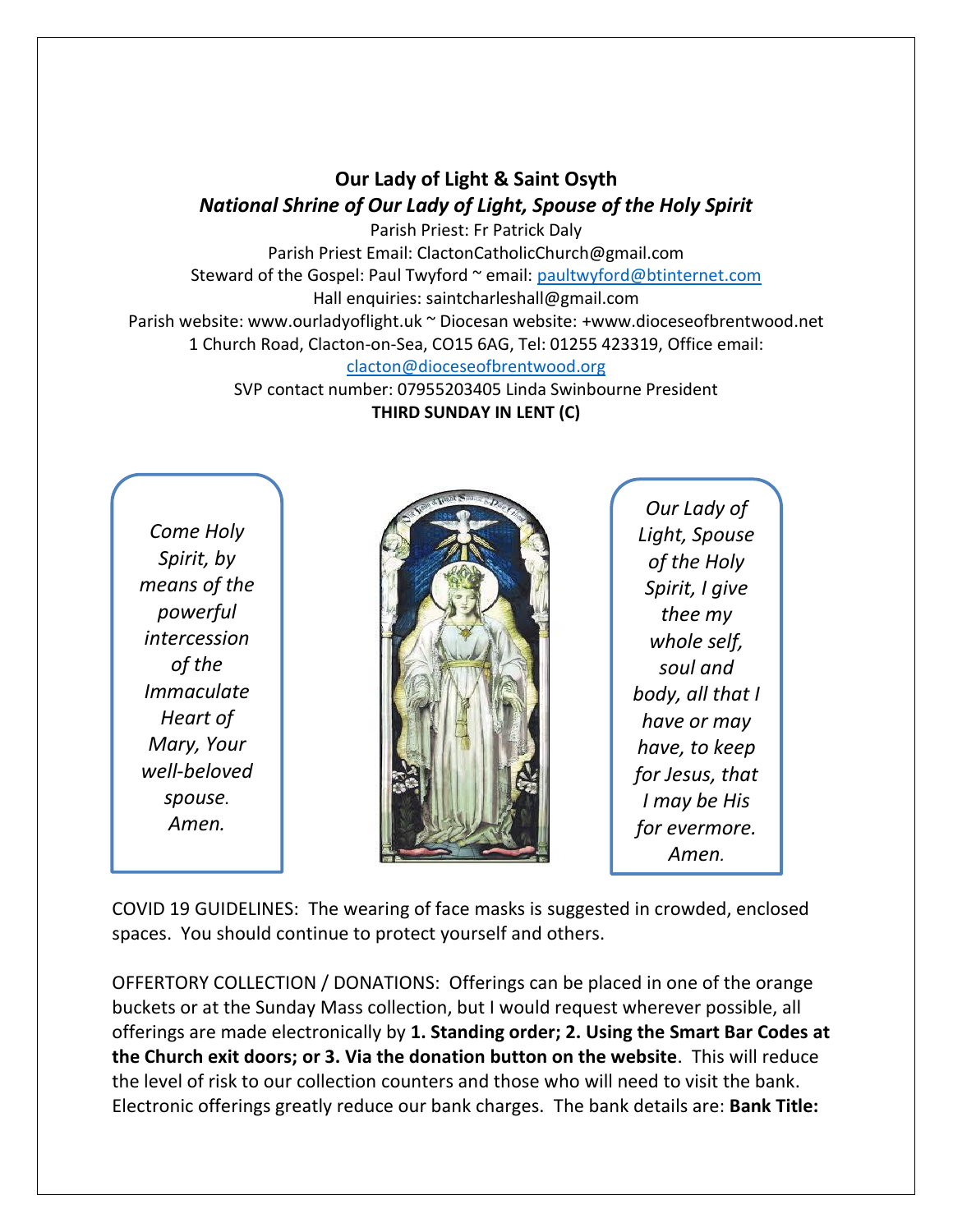## **Catholic Church Clacton-on-Sea, Sort Code 401322, Account Number: 41020463.**

Members of the gift-aid scheme should quote their name and gift aid number in the Reference. Funds received last week:

Electronic Offerings £725.00 of which £ 400.00 was gift aided.

Collection Offerings £568.02 of which £110.90 was gift aided.

CAFOD Family Fast Day £273.65 of which 31.10 was gift aided.

Thank you for your generosity, for Gift Aiding your offerings, and for your support of the Parish. Fr Patrick.

## LUKE 13:1-9

In the Gospel from Luke, Jesus tells us twice: 'No; but unless you repent you will perish as they did'. Jesus referred to a group of Galileans slaughtered by Pilate and the men working on the tower of Siloam. Both groups experienced unexpected and sudden death. Jesus then gave the parable of the fig tree. This is an interpretation of the parable. The landowner had a fig planted in his vineyard. The landowner is God, and we are the fig trees. The man in the vineyard is Jesus Christ. God came looking for fruit on the fig tree but found none. God has given us the gift of Baptism. He has given us the gift of the Holy Spirit. He has given us His Holy Church. He has given us the gift of His Sacraments. He has given us the gift of life. He has given us His only Son – Jesus Christ. God expects us to bear fruit in our lives with these gifts.

The Landowner finding no fruit, gives instructions for the fig tree to be cut down. The man asks that the fig tree be given one last chance to bear fruit before it is cut down. Jesus Christ intercedes for us before God the Father. He gave His own body to be the perfect sacrifice for our sins. Jesus Christ feeds us in the Holy Eucharist with His very self: His body and blood.

The purpose of this life is to love. We bear fruit through love of God and love of others, particularly those who are most need of our help. Lent is a time to reflect on our lives. It is a time for humility and honesty. It is a time to consider how we have failed in our love towards God and others. It is a time for repentance. We are all sinners and need God's mercy. Lent is a time to accept God's love and mercy in our lives. The most perfect way to show repentance and receive God's loving mercy is to receive the Sacrament of Reconciliation. There will be a Service of Reconciliation with visiting priests at our church on Monday 11th April 2022 at 7.00 pm.

CALLING ALL RED BOXES: Please give to a Church Steward or hand into the Sacristy any full Missio Red Boxes.

STATIONS OF THE CROSS: Every Friday evening at 7.00 pm in the church. Please bring your children or grandchildren. It is very important that they experience this devotion.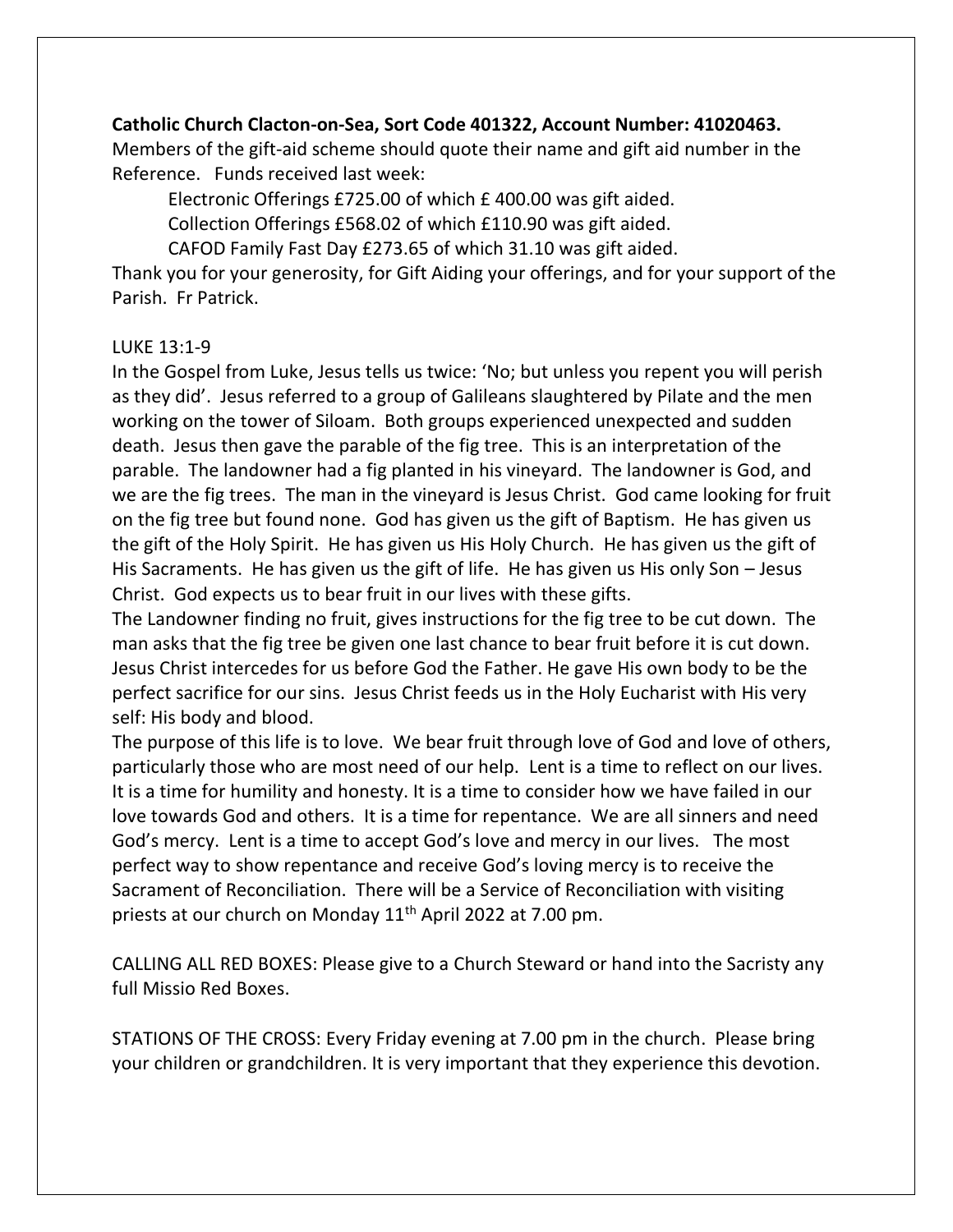BRENTWOOD YOUTH SERVICE: Opportunity for Gap Year at Walsingham House. On Sunday 10th April, from 2pm – 4pm**,** there will be a short introduction to the House, including insights into the Gap Year, a tour of the House, and time for questions from prospective Team members and their parents. See [www.bcys.net/events/whopenday/](https://nam12.safelinks.protection.outlook.com/?url=http%3A%2F%2Fwww.bcys.net%2Fevents%2Fwhopenday%2F&data=04%7C01%7C%7C5e972b76f1c1423e5fdf08da06983a73%7C84df9e7fe9f640afb435aaaaaaaaaaaa%7C1%7C0%7C637829548250032448%7CUnknown%7CTWFpbGZsb3d8eyJWIjoiMC4wLjAwMDAiLCJQIjoiV2luMzIiLCJBTiI6Ik1haWwiLCJXVCI6Mn0%3D%7C3000&sdata=Opn108cUDvxPxZgjHp4xEtawrTADMF0V3k3%2F1vf0tAg%3D&reserved=0)

SVP MEETING: In the presbytery at 7.00 pm on Thursday  $24<sup>th</sup>$  March – new members always welcome.

TALK BY MGR JOHN ARMITAGE: What does it mean to talk about Christ as our Redeemer? Input will be given by Mgr John Armitage on Sunday 20th March 4.00 – 5.00 p.m. via Zoom. To join this Zoom meeting simply forward a contact email to adultformationvicariate@dioceseofbrentwood.org. For more information go to [www.thresholdsofhope.co.uk](http://www.thresholdsofhope.co.uk/)

GIFT AID ENVELOPES 2022: The new Gift Aid envelopes are available at the back of the church. There are also some blank 2<sup>nd</sup> collection envelopes for anybody paying by standing order. You must write your number on the 2<sup>nd</sup> collection envelopes.

VOCATION ENQUIRERS MEETINGS: The next evening for those considering or interested in a vocation to the priesthood is on Tuesday 5 April at St Edmund of Canterbury Church in Loughton. The speaker will be Mgr Kevin Hale. For further information please contact Fr Mark Swires: [vocprom@dioceseofbrentwood.org](mailto:vocprom@dioceseofbrentwood.org)

WEBSITE TO HELP UKRAINE: CARITAS has a webpage dedicated to ways that people can help – through prayer, financial donations, and donations of food, medical supplies, and clothing. All the information is at: *[www.caritasbrentwood.org/ukraine](http://www.caritasbrentwood.org/ukraine)*

| I FIIS WEEN S SENVILES.               |                      |                               |  |
|---------------------------------------|----------------------|-------------------------------|--|
| Saturday 19 <sup>th</sup> March 2022. | 9.30 am.             | <b>MASS: Gail Candy RIP</b>   |  |
| Solemnity of St Joseph,               |                      | Parish.                       |  |
| <b>Husband of The Blessed</b>         |                      |                               |  |
| Virgin Mary.                          |                      |                               |  |
| Saturday 19th March 2022.             | 11.00 am to 12.00 pm | <b>SACRAMENT OF</b>           |  |
|                                       |                      | <b>RECONCILIATION:</b>        |  |
|                                       |                      | Confessions will be heard in  |  |
|                                       |                      | the Sacristy.                 |  |
| Saturday 19 <sup>th</sup> March 2022. | 11.00 am to 1.00 pm. | Church is open for private    |  |
|                                       |                      | prayer with Exposition of the |  |
|                                       |                      | <b>Blessed Sacrament.</b>     |  |
| Saturday 19th March 2022.             | 12.00 pm.            | THE HOLY ROSARY.              |  |

## **THIS WEEK'S SERVICES.**